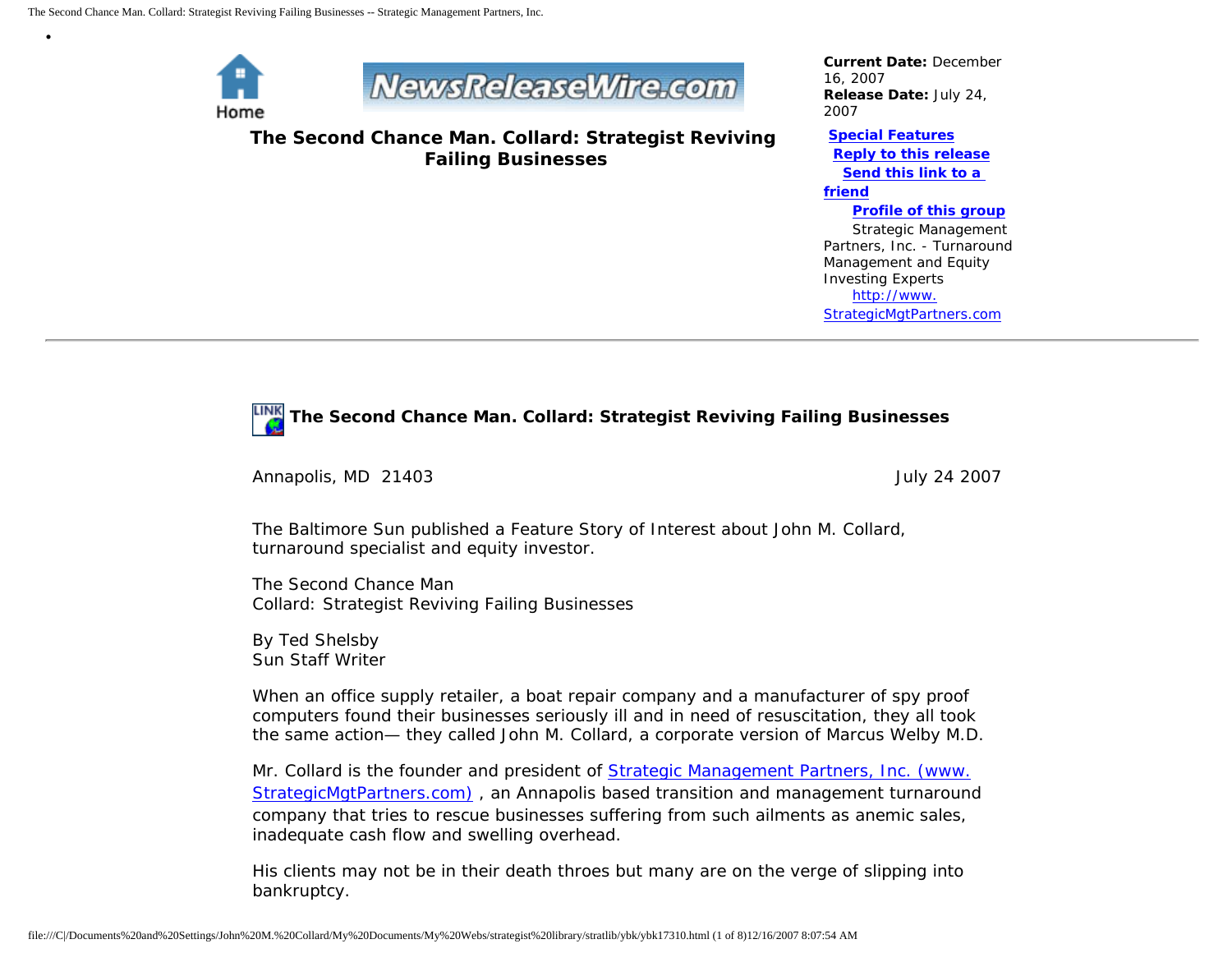Air Works Inc. is one example.

The Annapolis company repairs inflatable boats—everything from a tiny tender to ferry passengers to 44 foot long rafts, capable of carrying 20 passengers, used by the Coast Guard.

"We didn't know much about business when we got started," said the company's president, Howard L. Shure. "We made every classic mistake of a small business. We grew too rapidly. We didn't cover our overhead. We didn't set prices properly."

"We had dug a deep hole for ourselves. I had this bunker mentality that if I worked harder, we would get out of this situation, but it wasn't working. Our creditors were upset and we were close to bankruptcy."

That's when the call went out to Mr. Collard.

"In the beginning, I was very skeptical," Mr. Shure recalls. "John didn't know a thing about repairing air leaks in inflatable boats. But within a half hour I knew he understood business and he was at the heart of our problem."

"I thought my business was unique, but John said 'All businesses are the same—if you don't have enough sales volume coming in to cover your overhead, you're in big trouble.'"

Mr. Collard beefed up the marketing program and put in a computer system to assist in pricing and to monitor costs associated with repair jobs.

"He told me to get out of the shop and do more selling. I went on the road, calling on military and commercial customers that used inflatable boats. We bought a list from the state of everybody in Maryland that has a boat. We made a direct mailing to everyone that had inflatable boats. We visited each of my creditors—in person—and worked out new terms."

The result, Mr. Shure said, was "our sales jumped from \$280,000 to about \$500,000 almost immediately." This was in 1992. Today, he said, sales are running about \$1 million a year and growing.

"We were on the brink," Mr. Shure said. "We were going down and John really pulled us out."

Even when the situation is more dire, clients say Mr. Collard lends a critical hand.

George R. "Randy" Stevens, for instance, ended up losing his business, but he credits Mr. Collard with saving his home. Mr. Stevens was a part owner of the Help Office Supply chain headquartered in Annapolis. Increased competition from such industry giants as Office Depot was killing his business.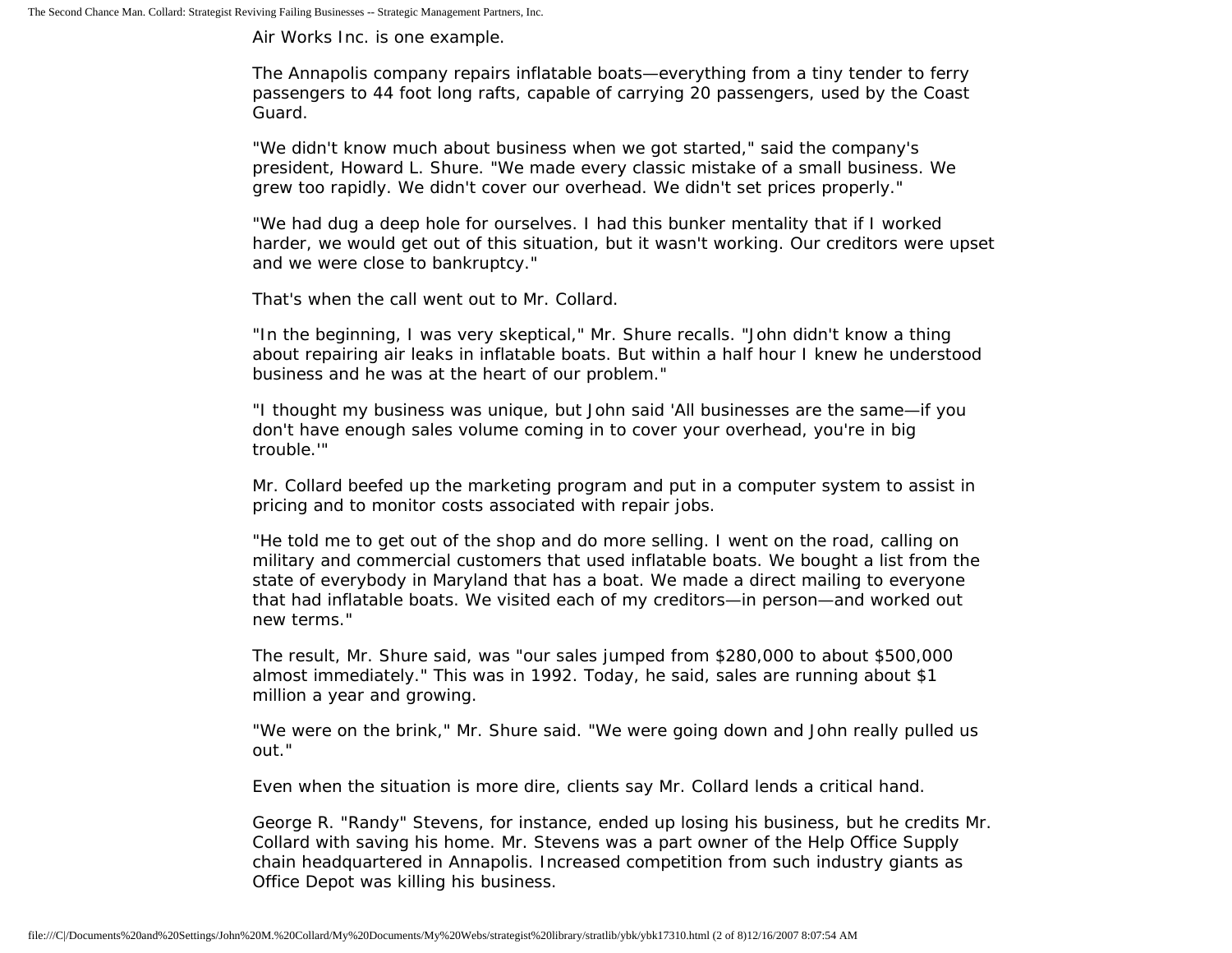To make matters worse, Mr. Stevens had used his home as collateral on a personal loan to fund the office supply company. There was nothing Mr. Collard could do to save the office supply company, Mr. Stevens said, but the turnaround specialist assisted an out of court liquidation of the business, thus saving his home.

When redirection is required, clients say Mr. Collard is very creative.

The general manager of a \$33 million dollar weapons systems contractor credits Mr. Collard with repositioning his business. With sales down by 25% due to defense spending cuts, no new contracts in three years and no business development function, the future looked bleak.

John helped the company get back on track by making management focus on the core strengths of the business and apply these strengths in a new environmental market. Today they're winning new business and growing rapidly (tripling sales).

For his role in reviving Air Works, Mr. Collard received a 51 percent interest in the company. Mr. Shure takes a philosophical approach to the price he paid to save his company.

A piece of the business

"At the time we couldn't afford to pay his consulting fee so we offered him a piece of the business. The way I see it, it is better to have 50 percent of something than 100 percent of nothing," Mr. Shure said.

Mr. Collard has taken equity interests in about 15 percent of the companies he has worked with and he said it is usually done in a move to lower his normal \$350 an hour consulting fee.

"It is only done when we have control to make the necessary decisions," he said.

"There are times when I take less salary, if I have an interest in the company or if there's a bonus based on how successful we are," he said.

Mr. Collard is not the only business doctor making house calls these days.

The [Turnaround Management Association \(www.turnaround.org\),](http://www.turnaround.org/) a national trade association based in Chicago, has about 8,000 members. Mr. Collard is past-chairman of the group and one of just 300 in his profession to have passed the association's newly implemented certification testing and background investigation program, to become a [Certified Turnaround Professional \(CTP\) \(www.actp.org\).](http://www.actp.org/)

Turnarounds & Workouts Magazine, published by the [Beard Group \(www.beardgroup.](http://www.beardgroup.com/) [com\)](http://www.beardgroup.com/), a Frederick based research firm specializing in insolvency and financially troubled companies, has twice listed Strategic Management Partners, Inc. as one of its 12 outstanding turnaround companies.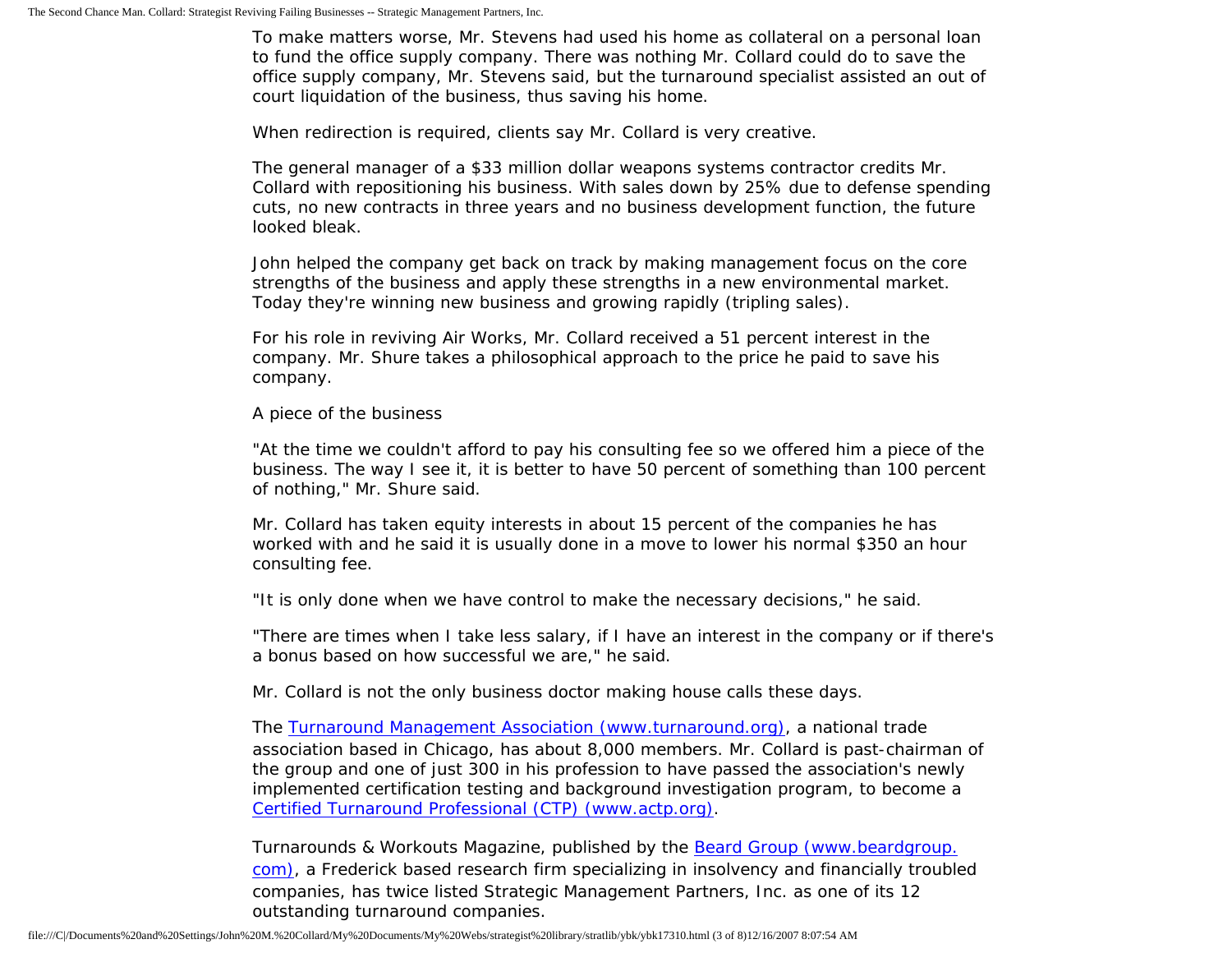The publication selected Strategic Management Partners, Inc. for its work in defense conversion, particularly for its efforts in transforming federal government contractors into companies able to compete in new commercial markets both in the United States and abroad.

Mr. Collard, went into business for himself in 1988 after his employer, Computer Sciences Corp., reorganized and offered him a transfer to Boston or California.

A graduate of Southern Illinois University with degrees in architectural engineering and financial management, he pondered his experience at Computer Sciences and Martin Marietta Corp., where he had been involved in the transition of company divisions from government to commercial markets, and came to conclusion: What he did best was take divisions that were not doing well and turn them around.

"Once I realized that, things happened fast," he said.

"I decided in 20 minutes to start my own company. My product was taking a troubled company and turning it around and there was a market for that product." He said the majority of his clients are mid-atlantic defense contractors or companies doing business with other parts of the federal government that have been hit hard by budget cuts in recent years.

Although he has aided several smaller businesses in the Annapolis area such as Air Works, Mr. Collard said most of the companies he works with range in size from \$10 million to \$75 million in annual sales.

Mr. Collard said he has worked with about 30 clients since starting his company, and annual revenues totaled about \$500,000+ last year. He said about 85 percent of them improved after his intervention.

"It is hard for me to say if the patient would have lived or died. Whether a company is a success or a failure depends upon the management team because they make the decisions. I might prescribe the medicine — move them in a new direction or change something else they are doing — but they may not take the medicine," he said.

Looking back on his experience of doctoring companies, he said the most common mistake made by clients is to deny having a problem.

"It takes a mature manager to say 'Hey, we're doing things wrong and we need to change.' This goes against people's nature."

"I can't remember how many times I have gone into an office and heard the head of the company say, 'There's my problem — that bank.' I would say, 'No, the bank is a symptom. You have a cash flow problem.' "

He said his goal is to preserve the value in a company for its future sale. He usually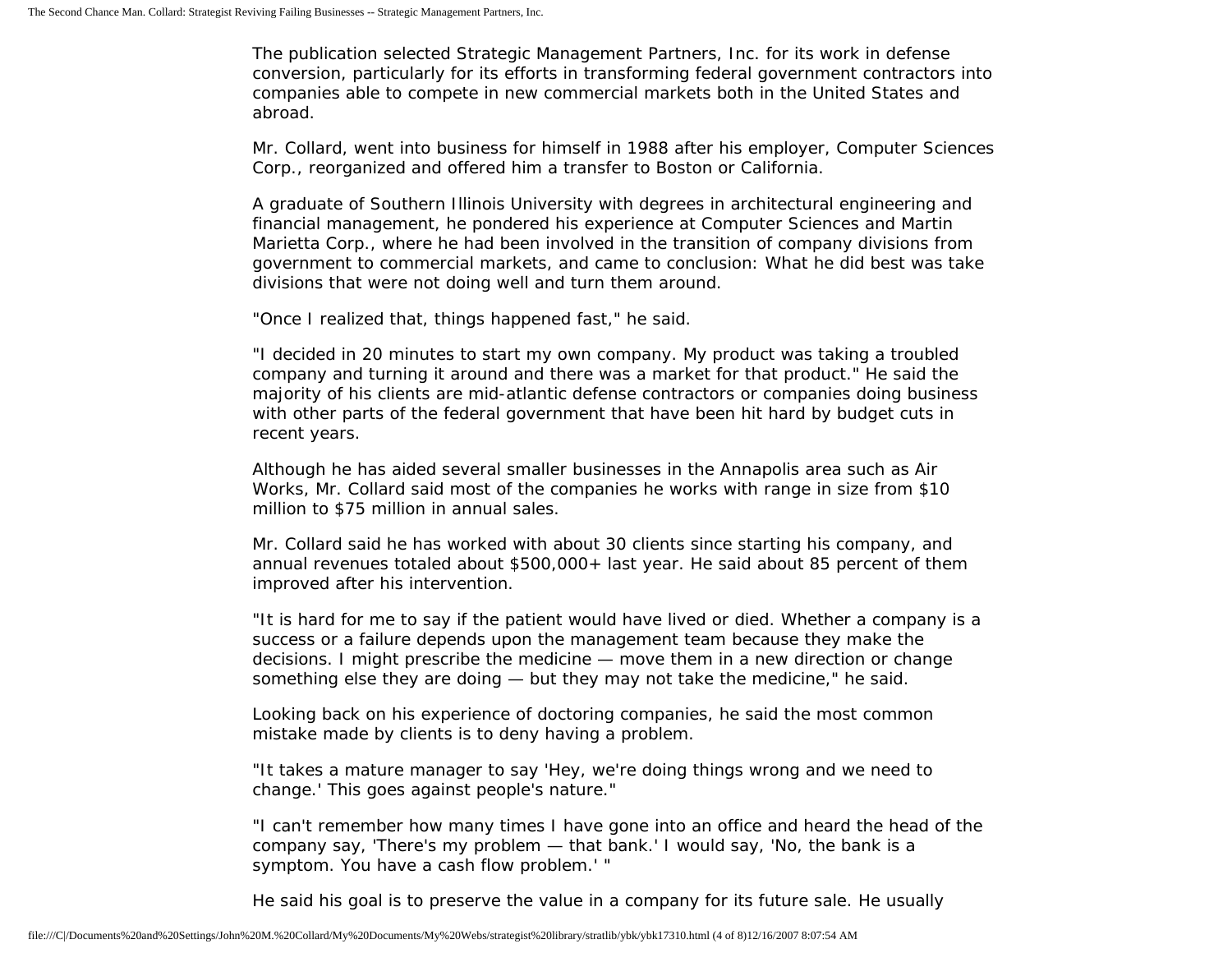works alone, but Mr. Collard said he can tap into a network of people with other skills to help a client. Another tactic is to bring in equity investors if an infusion of capital is needed to help rescue a failing company.

When Mr. Collard is called in, his preference is to take over temporarily — about six months — as chief executive rather than to serve as a consultant.

Not a control freak

"I like to have control. I'm not a control freak, but when I spot a problem it is easier to make the decision to solve it if I have the authority to make those decisions."

He did this with his first client, Delta Data Systems, a Columbia company that produces security computers for use by the military and other government agencies. Unlike standard computers, the Delta equipment featured special metals and screening to prevent spies outside the building from using electronic equipment to tap into the computers.

Delta had prospered but by late 1988 it was being hurt by increased competition from such giants as AT&T, which had recently won a big contract to supply the government with the same type of computer equipment.

Robert Cross, chairman of Delta at the time, hired Mr. Collard as president and chief executive to help reverse a downward trend. But things did not turn out as well as they did at Air Works.

"You can't blame John," said Mr. Cross. "I think we came up with a plan that would have been quite good for the company by expanding into the systems integration business. But we were never able to fully implement it." He said Delta's parent, TeleVideo Systems Inc., in San Jose, Calif, was opposed to change and did not want to put any more money into Delta. As a result, Mr. Cross said, Delta filed for bankruptcy protection and was taken over by another company.

Reference: [Library: The Second Chance Man](http://members.aol.com/jmcollard/bs.html)

[www.StrategistLibrary.com](http://www.strategistlibrary.com/)

[www.StrategicMgtPartners.com](http://www.strategicmgtpartners.com/)

About the Principal

John M. Collard, is Chairman of Annapolis, Maryland-based Strategic Management Partners, Inc. (410-263-9100, [www.StrategicMgtPartners.com](http://www.strategicmgtpartners.com/) ), a nationally recognized turnaround management firm specializing in interim executive leadership, asset recovery, and investing in underperforming companies. He is Past Chairman of the Turnaround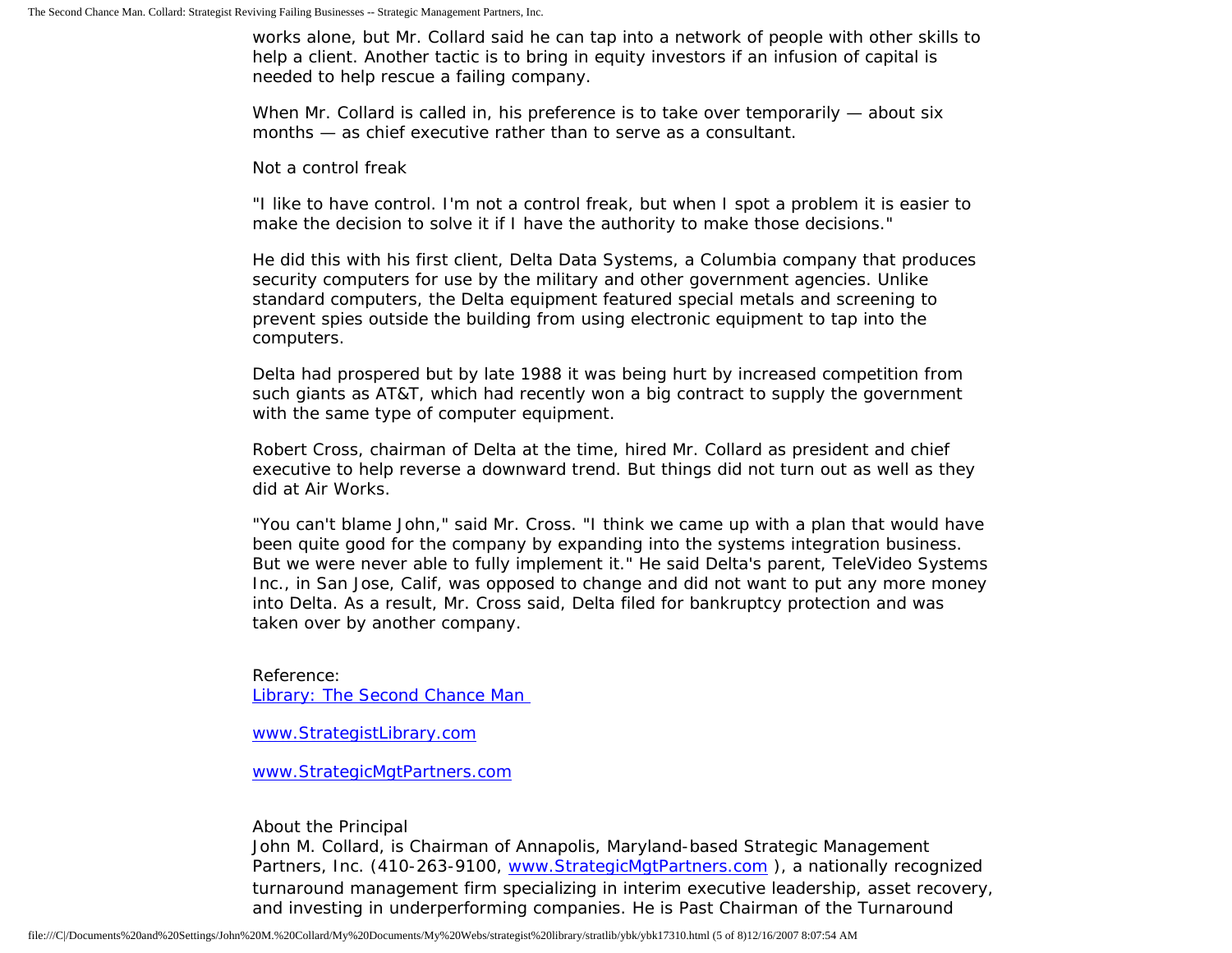Management Association, a Certified Turnaround Professional, and brings 35 years senior operating leadership, \$85M asset recovery, 40+ transactions worth \$780M+, and \$80M fund management expertise to run troubled companies, and advise company boards, litigators, institutional and private equity investors.

[www.StrategicMgtPartners.com](http://www.strategicmgtpartners.com/)

John M. Collard (John@StrategicMgtPartners.com) Chairman Strategic Management Partners, Inc. 522 Horn Point Drive Annapolis, MD 21403 Phone : 410-263-9100 Fax : 410-263-6094

[www.StrategicMgtPartners.com](http://www.strategicmgtpartners.com/)

More Information [Library: The Second Chance Man](http://members.aol.com/jmcollard/bs.html)

[Contact John M. Collard](http://www.expertclick.com/expertClick/contact/default.cfm?Action=ContactExpert&GroupID=1016) Ī.

[Ask a question with InterviewNetS](http://www.expertclick.com/expertClick/contact/default.cfm?GroupID=1016)M

**Other experts on these topics:**

- **1. [Management](http://www.expertclick.com/search/default.cfm?SearchCriteria=Management)**
- **2. [Leadership](http://www.expertclick.com/search/default.cfm?SearchCriteria=Leadership)**
- **3. [Planning](http://www.expertclick.com/search/default.cfm?SearchCriteria=Planning)**
- **4. [Invest](http://www.expertclick.com/search/default.cfm?SearchCriteria=Invest)**
- **5. [Strategy](http://www.expertclick.com/search/default.cfm?SearchCriteria=Strategy)**
- **6. [Small Business](http://www.expertclick.com/search/default.cfm?SearchCriteria=Small Business)**
- **7. [Strategic Planning](http://www.expertclick.com/search/default.cfm?SearchCriteria=Strategic Planning)**
- **8. [Advisor](http://www.expertclick.com/search/default.cfm?SearchCriteria=Advisor)**
- **9. [Valuation](http://www.expertclick.com/search/default.cfm?SearchCriteria=Valuation)**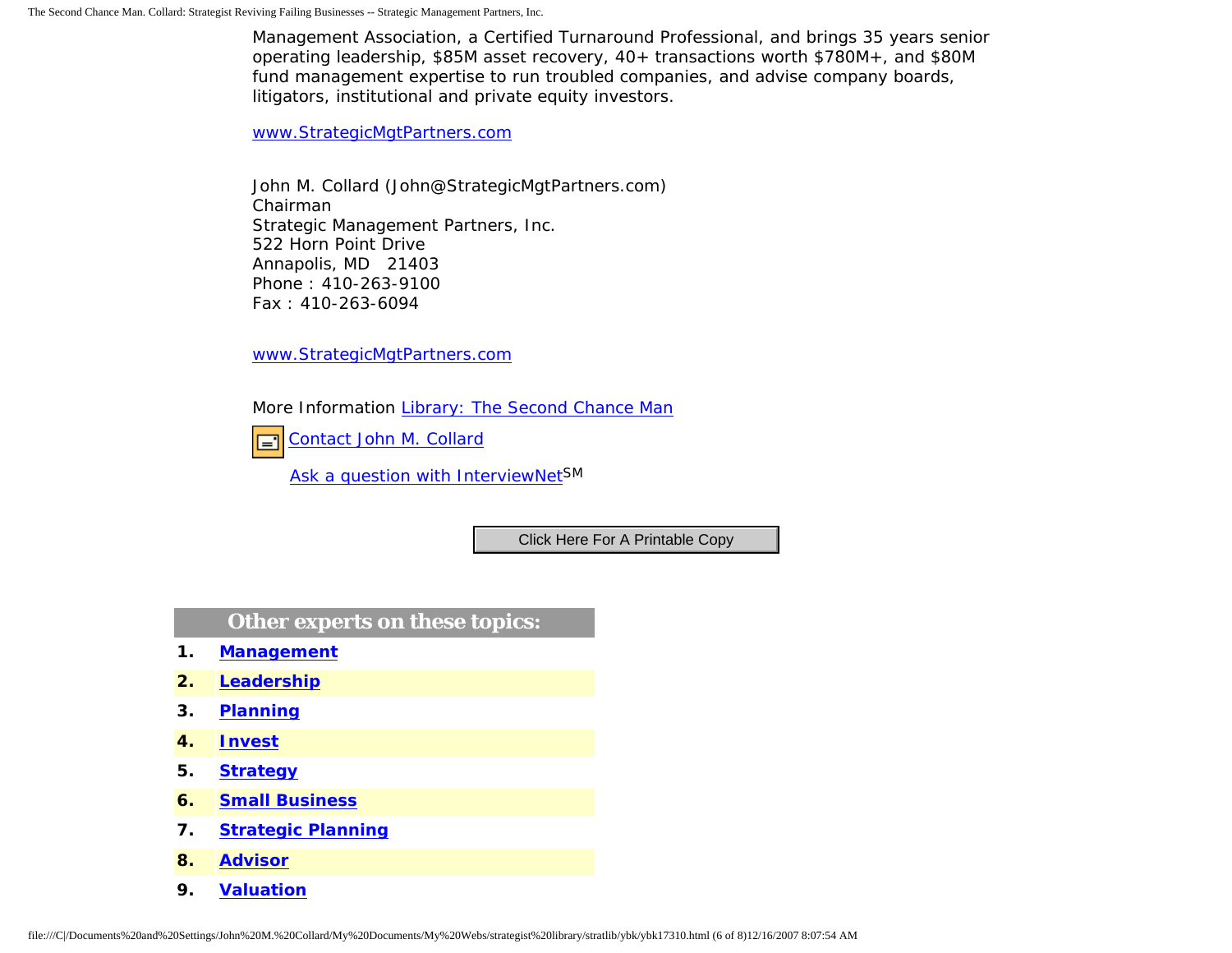The Second Chance Man. Collard: Strategist Reviving Failing Businesses -- Strategic Management Partners, Inc.

- **10. [Transition](http://www.expertclick.com/search/default.cfm?SearchCriteria=Transition) 11. [Value](http://www.expertclick.com/search/default.cfm?SearchCriteria=Value) 12. [Bankruptcy](http://www.expertclick.com/search/default.cfm?SearchCriteria=Bankruptcy) 13. [Crisis Management](http://www.expertclick.com/search/default.cfm?SearchCriteria=Crisis Management) 14. [Governance](http://www.expertclick.com/search/default.cfm?SearchCriteria=Governance) 15. [Investment Management](http://www.expertclick.com/search/default.cfm?SearchCriteria=Investment Management)**
- 
- **16. [CEO Effectiveness](http://www.expertclick.com/search/default.cfm?SearchCriteria=CEO Effectiveness)**
- **17. [Executive Leadership](http://www.expertclick.com/search/default.cfm?SearchCriteria=Executive Leadership)**
- **18. [Turnaround](http://www.expertclick.com/search/default.cfm?SearchCriteria=Turnaround)**
- **19. [Corporate Change](http://www.expertclick.com/search/default.cfm?SearchCriteria=Corporate Change)**
- **20. [Ethical Issues/Management](http://www.expertclick.com/search/default.cfm?SearchCriteria=Ethical Issues/Management)**
- **21. [Startup](http://www.expertclick.com/search/default.cfm?SearchCriteria=Startup)**
- **22. [Corporate Restructuring](http://www.expertclick.com/search/default.cfm?SearchCriteria=Corporate Restructuring)**
- **23. [Executive Transition](http://www.expertclick.com/search/default.cfm?SearchCriteria=Executive Transition)**
- **24. [Turnaround Management](http://www.expertclick.com/search/default.cfm?SearchCriteria=Turnaround Management)**
- **25. [Venture Capital](http://www.expertclick.com/search/default.cfm?SearchCriteria=Venture Capital)**
- **26. [Asset Recovery](http://www.expertclick.com/search/default.cfm?SearchCriteria=Asset Recovery)**
- **27. [Corporate Renewal](http://www.expertclick.com/search/default.cfm?SearchCriteria=Corporate Renewal)**
- **28. [Bank Portfolio Management](http://www.expertclick.com/search/default.cfm?SearchCriteria=Bank Portfolio Management)**
- **29. [Bankruptcy Avoidance](http://www.expertclick.com/search/default.cfm?SearchCriteria=Bankruptcy Avoidance)**
- **30. [Chief Executive Officers](http://www.expertclick.com/search/default.cfm?SearchCriteria=Chief Executive Officers)**
- **31. [Leadership Management](http://www.expertclick.com/search/default.cfm?SearchCriteria=Leadership Management)**
- **32. [Reposition](http://www.expertclick.com/search/default.cfm?SearchCriteria=Reposition)**
- **33. [Systems Integration](http://www.expertclick.com/search/default.cfm?SearchCriteria=Systems Integration)**
- **34. [Bankruptcy Re-Organization](http://www.expertclick.com/search/default.cfm?SearchCriteria=Bankruptcy Re-Organization)**
- **35. [Equity Capital](http://www.expertclick.com/search/default.cfm?SearchCriteria=Equity Capital)**
- **36. [Equity Investing](http://www.expertclick.com/search/default.cfm?SearchCriteria=Equity Investing)**
- **37. [Investing Investments](http://www.expertclick.com/search/default.cfm?SearchCriteria=Investing Investments)**
- **38. [Troubled Companies](http://www.expertclick.com/search/default.cfm?SearchCriteria=Troubled Companies)**
- **39. [Underperforming](http://www.expertclick.com/search/default.cfm?SearchCriteria=Underperforming)**